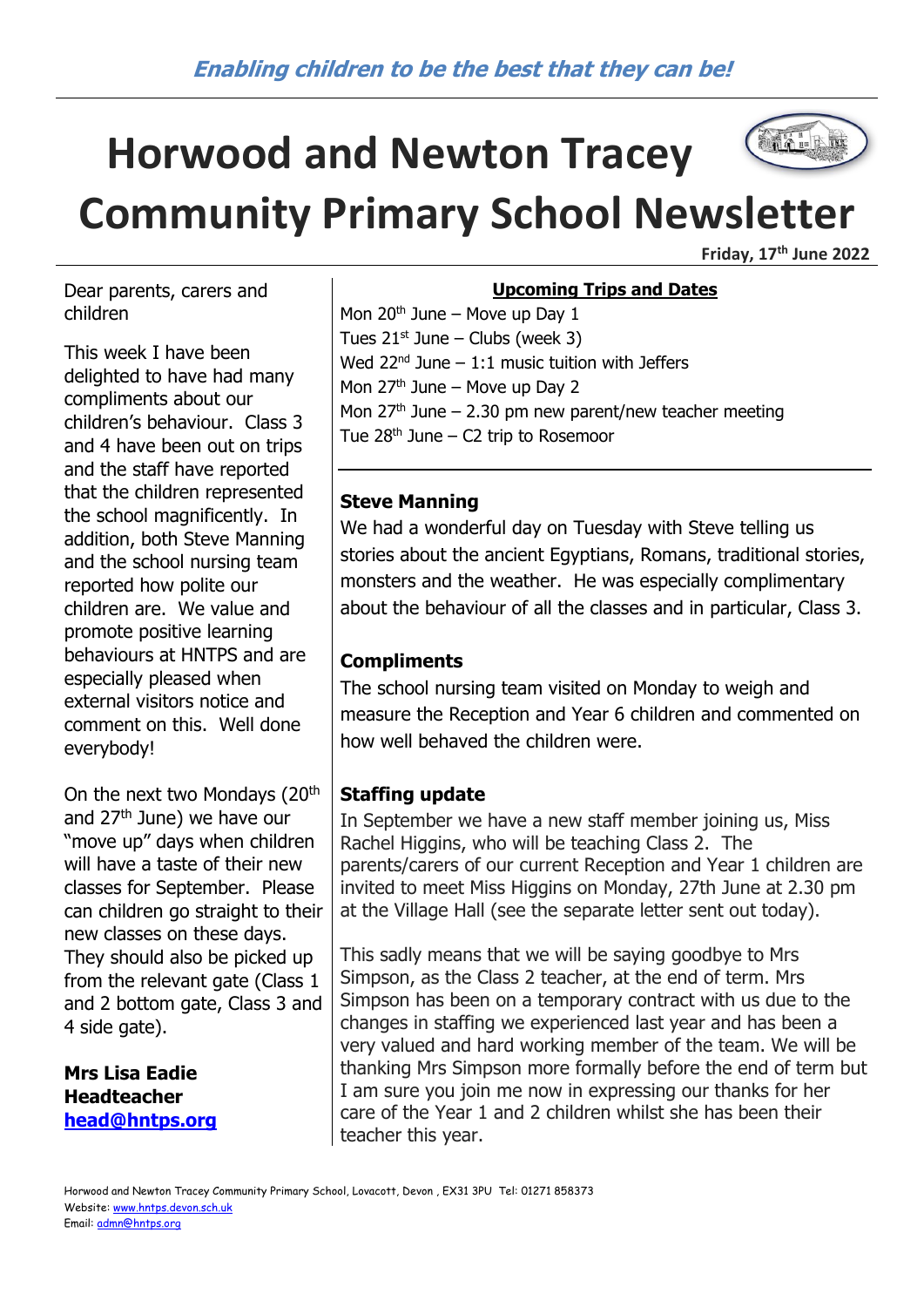## **Enabling children to be the best that they can be!**

#### **Tea @ 3 with Mrs Eadie**

Tea @ 3 is awarded to those children who have kept the school "Golden Rules" and is a Friday afternoon reward of tea/hot chocolate, cake and biscuits with Mrs Eadie. To keep mixing of children to a minimum, Tea @ 3 will be held with 4 children from each class, each week. Today's pupils from Class 3 are: Bernie, Alfie, Edison and William. Well done!

#### **Personal, Health, Social and Economic Education (PHSEE)**

For the remainder of this half term the children will be learning about Relationships following the scheme, "Growing up with Yasmine and Tom". More details have been sent separately about the content of each lesson.

#### **School meals**

Attached with this newsletter is the school menu for the next two weeks.

#### **Fundraising – can you help?**

We are launching, next week, our Chromebook Fundraiser joint with the Friends of the school – more details to follow!

### **PUPIL SUCCESS**

Congratulations to Emily (YR), Austin (YR), Ayden (Y2), James (Y6) for achieving their Citizenship Awards (photos to follow).

Congratulations to Georgie and Isabel for their gymnastics success at Falcons:



Horwood and Newton Tracey Community Primary School, Lovacott, Devon , EX31 3PU Tel: 01271 858373 Website[: www.hntps.devon.sch.uk](http://www.hntps.devon.sch.uk/) Email: [admn@hntps.org](mailto:admn@hntps.org)